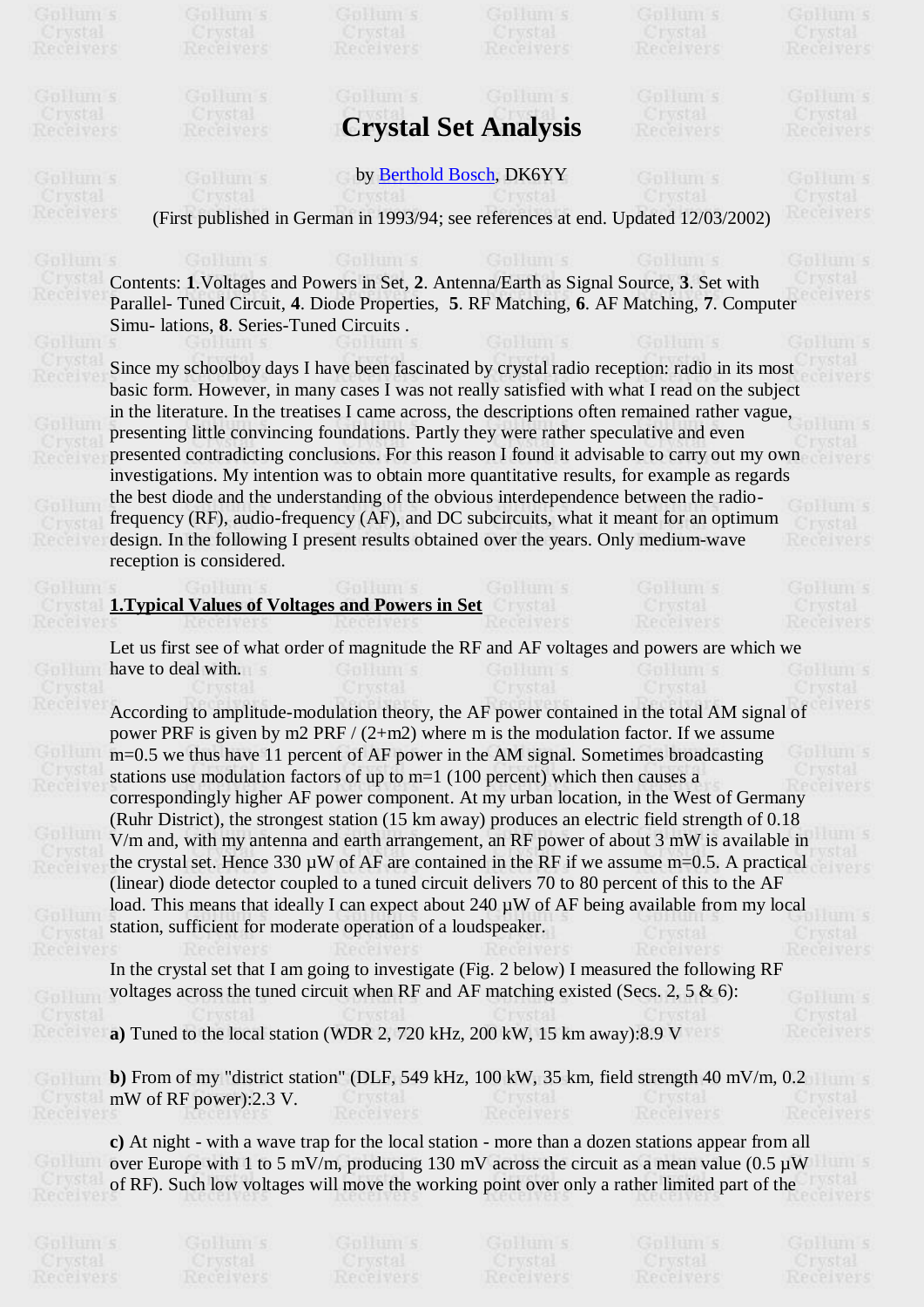diode characteristic where the relative curvature is low. Consequently, the detector efficiency when now drops to below one percent now drops to below one percent. **d)** Good headphones produce an audible signal down to 10 pW of applied AF power. Employing a signal generator and using a sensitive diode (see below) I found that an RF power of about 10 nW is required to generate this 10 pW of lower-limit AF. The detector efficiency has at this very low RF level thus fallen to a mere one per mille. Obtaining an RF power of 10 nW in my set requires a field strength of about 0.3 mV/m. According to estimates<br>based on groundwave propagation theory, a 1000 kW transmitter operating near 1500 kHz based on groundwave propagation theory, a 1000 kW transmitter operating near 1500 kHz should generated 0.3 mV/m at a distance of 190 to 200 km; the electric field strength is roughly proportional to **Radicle (PTX)/(f2d2)**, where  $PTX =$  transmitter power,  $f =$ frequency, and  $d =$  distance. The particular example is chosen because at  $1440$  kHz I can during the day just hear the signal of RTL Luxembourg, being 195 km away and reported to radiate 1200 kW. The voltage measured across the tuned circuit was 40 mV in this case. To be able to receive RTL I carefully have to suppress the local as well as the district station. **e)** When I connect an AF amplifier to the crystal set, a number of stations located about 150 to 250 km away can additionally be heard via groundwave propagation in the daytime. The

diode thus provides (some) detector action at RF levels even lower than 10 nW. But the AF power generated is then too small to produce an audible signal in the phones directly.

The above numbers show the considerable variations in the RF voltage generated across the tuned circuit. Hence it is not surprising that a crystal diode found to be best suited for DX tuned circuit. Hence it is not surprising that a crystal diode found to be best suited for DX reception is not necessarily the optimum choice for achieving best loudspeaker operation from the local station. But before I present results on diode behaviour I am going to describe the circuit I employed. Let us start with antenna and earth as an integral part of the total circuit.



I use an inverted L-type antenna of 43 m length, about 10 m above ground. The earth connection is provided by three metal rods of 2 m length each, driven into marly, i.e. a not connection is provided by three metal rods of  $\angle$  m length each, driven into marty, i.e. a not particularly well conducting, soil. The antenna/earth combination can be represented by the equivalent circuit shown in Fig. 1, giving measured values for the various elements. The antenna capacitance is denoted by **C**A, the inductance by **L**A, **R**E is the earth loss resistance, **R**R the radiation resistance, and **V**A,O the antenna source voltage. The two last elements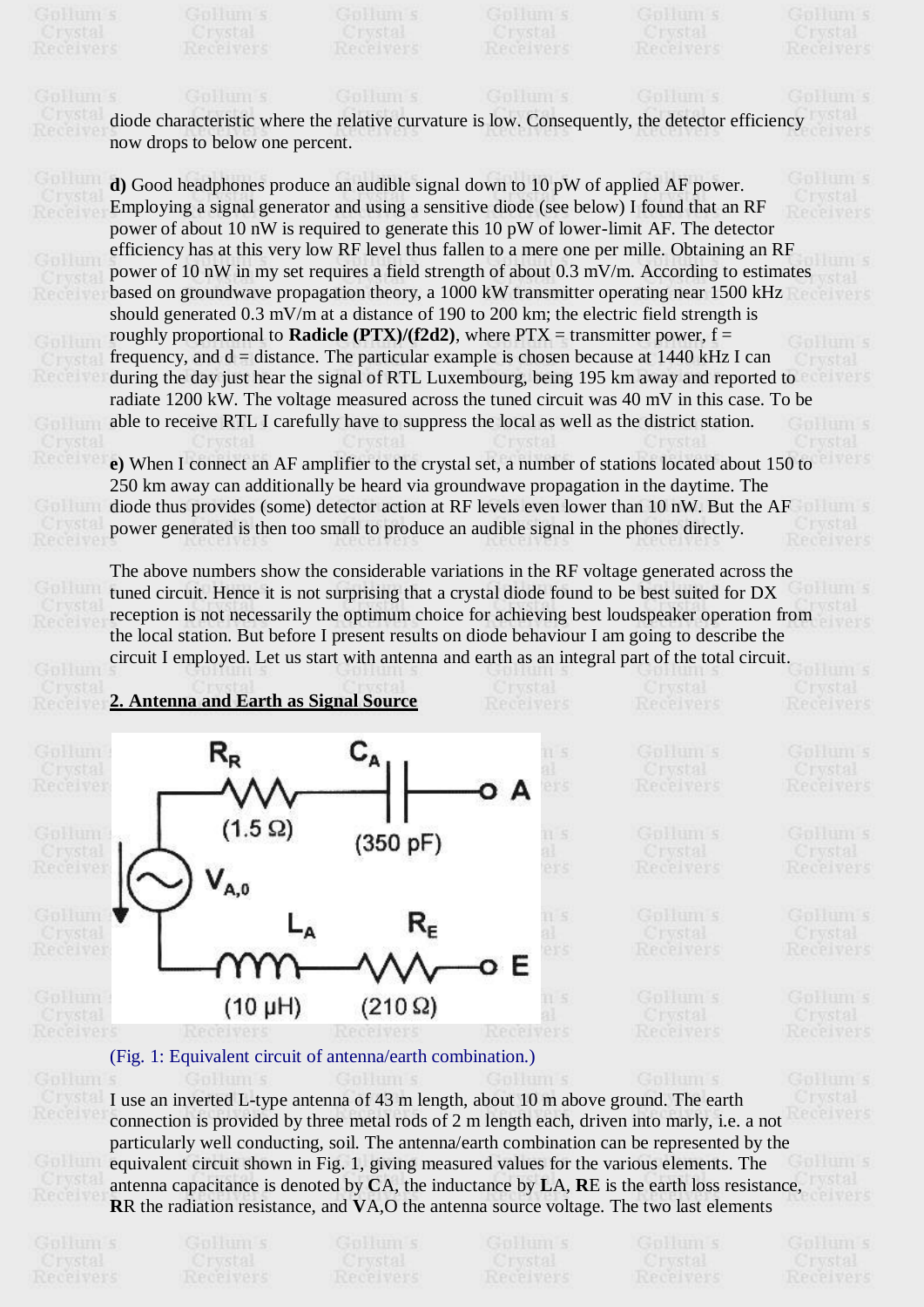increase in value with the antenna's height and length. For the source voltage I measured a value of 1.6 V, using a selective RF voltmeter. The knowledge of this quantity, which is

produced by the strong local station, permits to easily determine the earth resistance. For it 210 ohms were obtained, a relatively high value. Reducing it by installing a better ground system would pay high dividend. *Note added in 2002: Meanwhile I installed an extensive counterpoise net in the garden as earth terminal. This reduced the earth resistance to about 25 ohms, with an associated marked increase in available RF power.* 

Maximum power is transferred to the load, i.e. from the antenna to the crystal set connected to A-E, when we arrange for impedance matching and for resonance in the resultant antenna/earth series circuit. The set will presents, in general, an inductance which is too small for achieving resonance in the antenna circuit. Therefore, an additional coil must be inserted (Fig. 2). The resistance of about 400 ohms in the series-tuned circuit (200 ohms source resistance plus 200 ohms resistance of set when matched) yields a Q-factor of only 4. But this is still helpful regarding sensitivity, but also selectivity (sharpness of tuning), since the delivered current (voltage) is increased by this factor of 4, meaning 16 times in power.

## **3. Crystal Set with Parallel-Tuned Circuit**

As a sort of "standard set" I used and investigated the popular arrangement shown in Fig. 2 which employs two tuned circuits. The inductance **LC** couples the antenna to the coil of the tuned circuit, the degree of the variable coupling chosen so that matching is achieved. The fixed **L**1 has a somewhat larger value than required for tuning the antenna/earth circuit of Fig. 1. The variable capacitor **C**1 is then used for tuning to resonance. The numbers for **L**1 and **C**1 apply to my particular case. **C**3 serves as AF storage capacitor for obtaining a maximum of AF amplitude at the phones, and it additionally provides a short for the RF. In practice, however, it often can be omitted without audible drop in AF. - To be able to properly match the diode detector to the parallel-tuned circuit, the detector branch is hooked up either to the top of coil **L**2 (wound with Litz wire onto a suitable ferrite rod) or to one of 11 taps provided on it. In this way the diode can be connected, via a switch, to 12 resistance values along the tuned circuit. Such a fine adjustment was required for the investigations reported in Sec. 5. The unloaded tuned circuit has a resonance resistance of 105 k ohms (at 1000 kHz), which drops to 52 k ohms when matched to the antenna/earth. (These are not particularly high resistance values because of the many leads from the taps to the switch.) According to the switch position chosen the diode can so be connected to 12 resistance values that vary between 52 k ohms and 100 ohms. When the diode is set to the tap that provides matching the total resonance resistance then drops to 26 k ohms. - On the right in Fig. 2 the equivalent circuit of the headphones is given which we require later on.

| STRUCK 3<br>Crystal<br>Receivers | <b>AND PROPERTY</b><br>Crystal<br>Receivers | ັ<br><b>ASSESSMENT COM</b><br>Crystal<br>Receivers | $\mathbf{r}$<br>Crystal<br>Receivers | <b>ASSESSMENT COM</b><br>Crystal<br>Receivers | SOUTHLY 3<br>Crystal<br>Receivers |
|----------------------------------|---------------------------------------------|----------------------------------------------------|--------------------------------------|-----------------------------------------------|-----------------------------------|
| GpHum s                          | GpHun s                                     | Gpeum s                                            | GpHum s                              | Gpeum s                                       | GpHum s                           |
| <b>Crystal</b>                   | Crystal                                     | Crystal                                            | Crystal                              | Crystal                                       | Crystal                           |
| Receivers                        | <b>Neceivers</b>                            | <b>Neceivers</b>                                   | Receivers                            | Receivers                                     | <b>Nece vers</b>                  |
| GBHUILS                          | GBHUILS                                     | GBHUILS                                            | GpHum s                              | GpHum s                                       | GpHum s                           |
| <b>Crystal</b>                   | Crystal                                     | Crystal                                            | Crystal                              | Crystal                                       | Crystal                           |
| Receivers                        | Receivers                                   | Receivers                                          | Receivers                            | Receivers                                     | Receivers                         |
| GB-HITH S                        | GB-HITH S                                   | GB-HITH S                                          | Gphum s                              | Gullum s                                      | GpHum s                           |
| Crystal                          | Crystal                                     | Crystal                                            | Crystal                              | Crystal                                       | Crystal                           |
| Receivers                        | <b>Nece vers</b>                            | Receivers                                          | Receivers                            | Receivers                                     | <b>Nece vers</b>                  |
| GpHum s                          | GBHUILS                                     | GpHum s                                            | GBHUILS                              | Gulaum s                                      | GpHum s                           |
| Crystal                          | Crystal                                     | Crystal                                            | Crystal                              | <b>CTWSFAL</b>                                | Crystal                           |
| Receivers                        | <b>Neceivers</b>                            | <b>Nece vers</b>                                   | Receivers                            | Receivers                                     | Receivers                         |
|                                  |                                             |                                                    |                                      |                                               |                                   |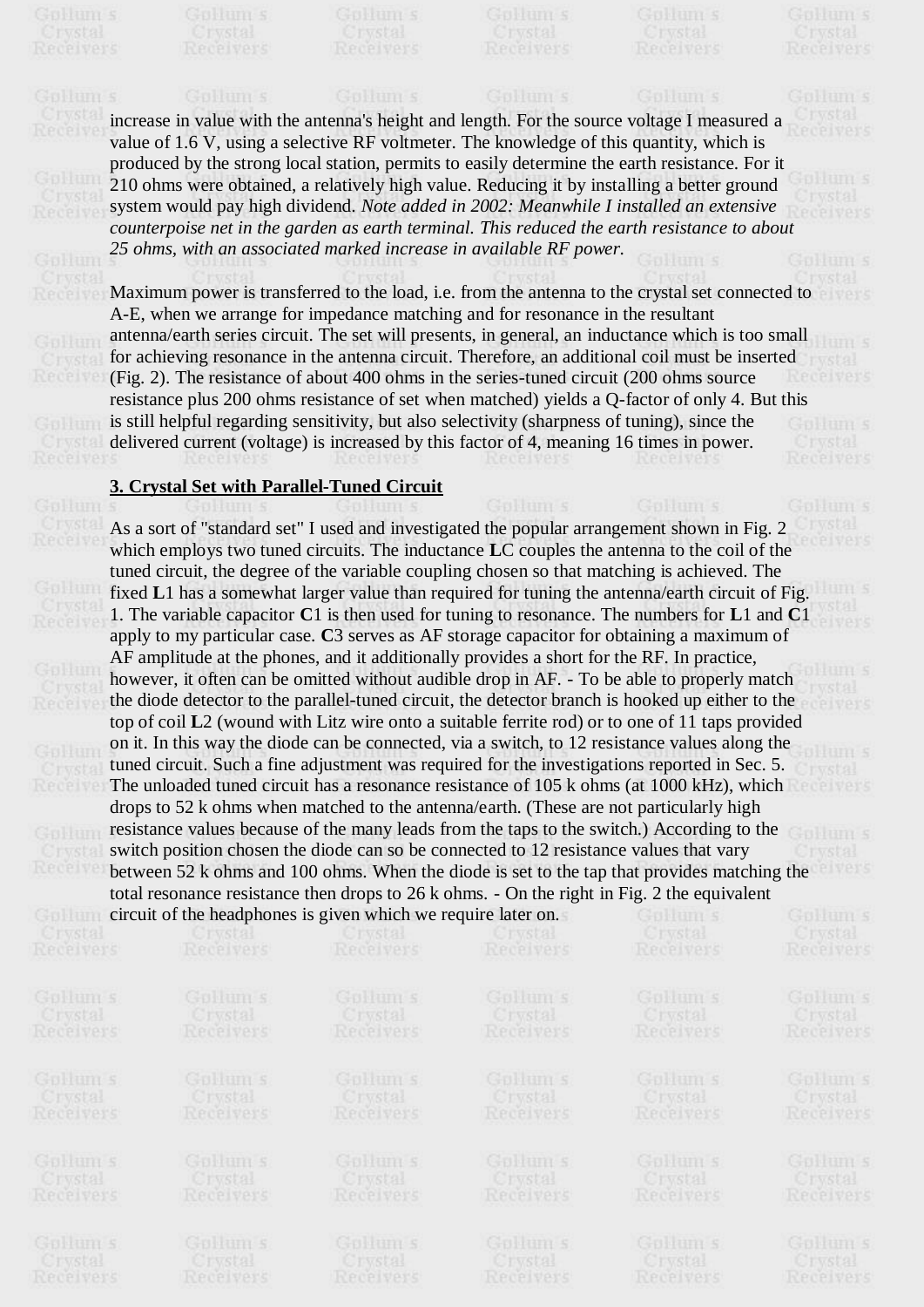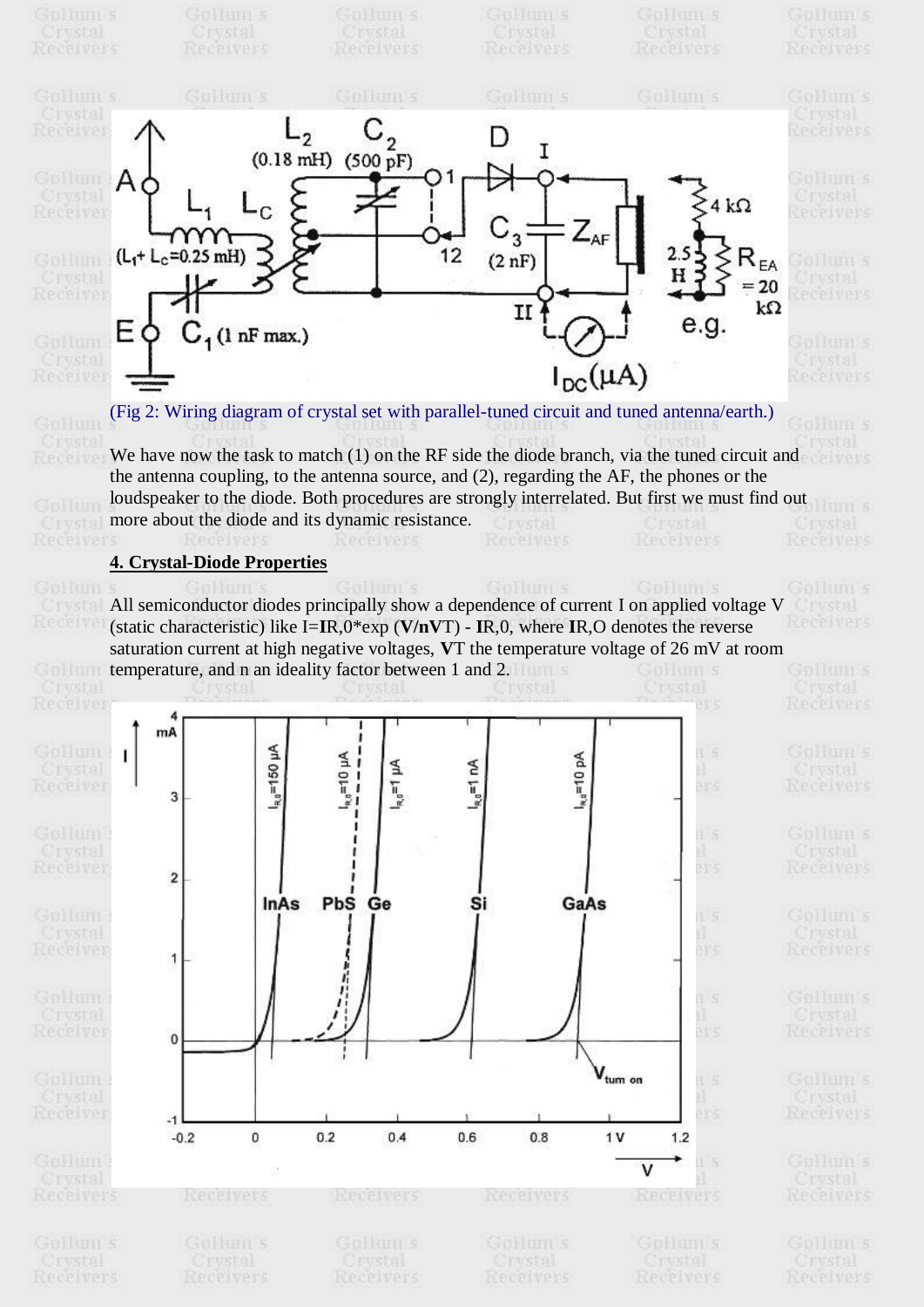(Fig. 3: Theoretical current-voltage characteristics of various p-n diodes; equal diode areas assumed.) Reverse breakdown is neglected. The relationship applies to both to p-n diodes and to Schottky diodes. However, the composition and physical meaning of **IR**,O differs completely for these two diode types (diffusion current resp. field current). Important is the fact that the exponential rise of the diode current occurs the faster, i.e. the turn-on voltage (as a kind of threshold) becomes the lower, the higher the saturation current **I**R,O is. Calculated characteristics for p-n diodes made from germanium, silicon, two modern compound semiconductors and from galena (PbS) are given in Fig. 3, assuming equal diode areas. The associated reverse currents are stated. The difference in diode behaviour is caused by differing electronic material properties (band gap). Real curves, in particular of the natural crystals, are flatter because of parasitic elements, mainly of diode series resistance. Regarding low turn-on voltage a galena p-n crystal diode is theoretically even slightly better than one made from germanium. For Schottky diodes principal curves like those in Fig. 3, relating to a particular crystal material, cannot be given. In their case the characteristics strongly depend on the kind of the metal electrode and on the processing parameters. But *measured* curves for Schottky as well as for p-n diodes are given in Fig. 4, including fairly good examples of galena (PbS) and iron pyrite (FeS) detectors; see also the Table below for identifying the diode types. Again one notices the relatively low turn-on voltage of the two natural crystals which equal or even are below that of the germanium diodes 1N34 and OA5, thus being well suited for low-level detection. $mA$ I InAs SD **BAT33**  $3.5$ OA5 I **1N5711 AA112**  $60\mu$  $0.5<sub>u</sub>$  $\overline{I}$  $10n$  $1.5<sub>U</sub>$ 3 I **TU300 1SS16 BAT32** 1N34A 1N914  $\prime$  $\tilde{3}\mu$  $2\mu$  $2.5<sub>u</sub>$ 2<sub>nA</sub>  $\overline{1}$  $2.5$  $\prime$  $\overline{2}$  $\prime$  $\prime$ 1  $1.5$  $\overline{\phantom{a}}$ Z  $\overline{1}$ FeS<sub>z</sub> PhS  $20<sub>U</sub>$ 15  $0.5$  $\mathbf{0}$ **BAT33**  $-0.5$ InAs SD TLI300  $-1$  $-0.2$  $\mathbf{0}$  $0.2$  $0.4$  $0.6V$  $0.8$  $-0.4$ in a component ar ya Martin a ya Manazarta Matana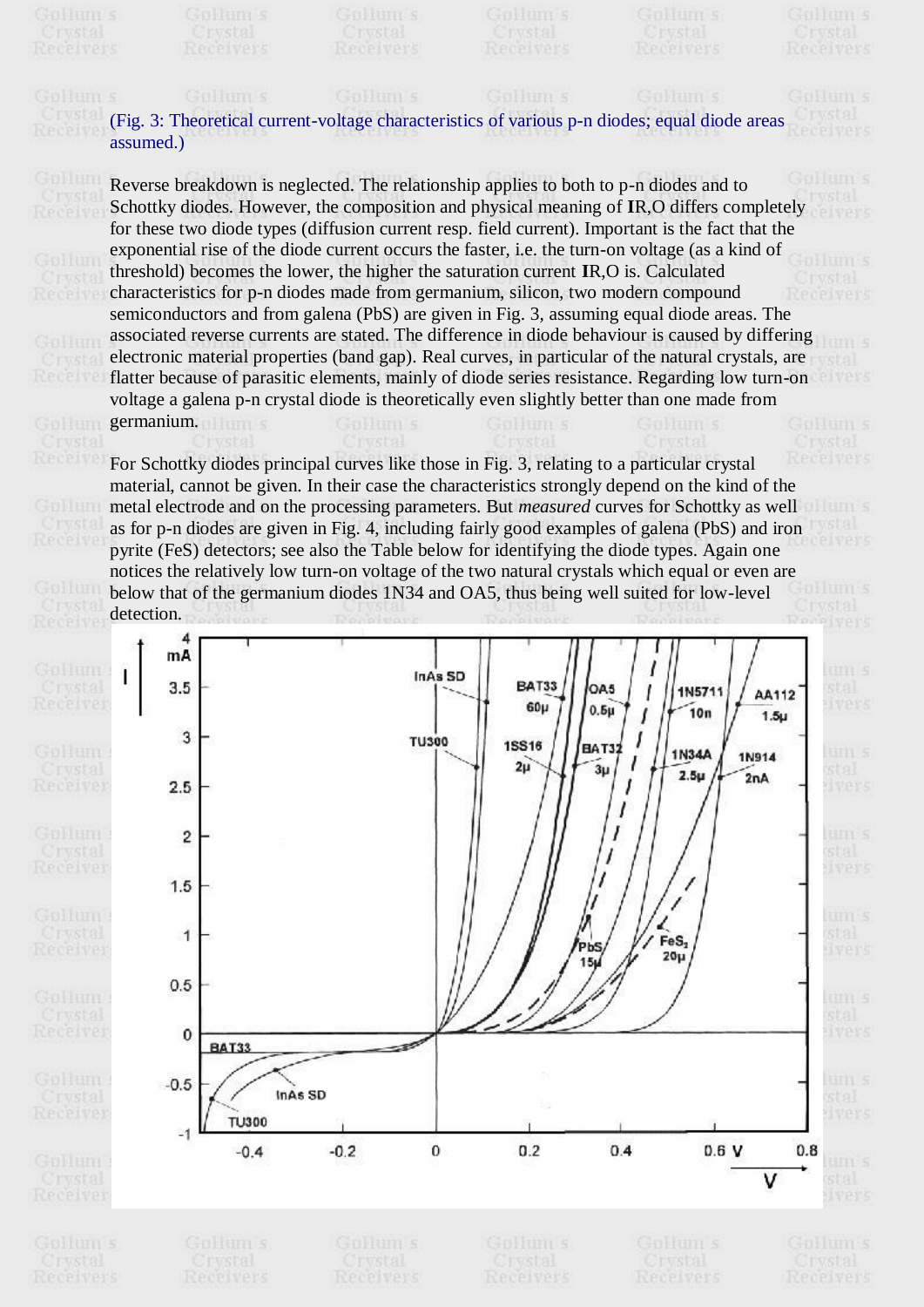| <b>SELLINES</b><br><b>NECEIVENS</b> | GBHUH 5<br><b>TWSER</b><br><b>Neceivers</b> | GEBRUITE S<br><b>Neceivers</b>                                                                                                                                                                                                                                                                                                                                                                          |               | Goldum s<br><b>Neceivers</b> | GENERAL S<br><b>Neceivers</b> | GBHUILS<br><b>Neceivers</b>        |
|-------------------------------------|---------------------------------------------|---------------------------------------------------------------------------------------------------------------------------------------------------------------------------------------------------------------------------------------------------------------------------------------------------------------------------------------------------------------------------------------------------------|---------------|------------------------------|-------------------------------|------------------------------------|
|                                     | GEBRUITES                                   | GREETH S                                                                                                                                                                                                                                                                                                                                                                                                |               | G-BREHM S                    | G-BRETTH S                    | SERVICERS S                        |
|                                     | currents indicated))                        | (Fig. 4: Measured current-voltage characteristics of various semiconductor diodes (reverse                                                                                                                                                                                                                                                                                                              |               |                              |                               |                                    |
| <b>FELLETT</b>                      |                                             | GBHUILS                                                                                                                                                                                                                                                                                                                                                                                                 |               | Gullum s                     | Goldum s                      | <b>SHEETH'S</b>                    |
|                                     |                                             | Very interesting is the performance of modern low-barrier Schottky diodes made from silicon,<br>like the NEC 1SS16 (almost identical: 1SS99, BAT32, BAT63), which show turn-ons at 0.15<br>to 0.18 V. And, indeed, they show superb performance at low levels. One should expect that<br>the InAs Schottky diode (which was specially made for my experiments) and the TU 300, a                        |               |                              |                               |                                    |
|                                     |                                             | backward diode made by Siemens, would according to the curves shown be even more<br>sensitive detectors. But this is not the case.                                                                                                                                                                                                                                                                      |               |                              |                               |                                    |
|                                     |                                             | As mentioned, a low turn-on voltage is inevitably associated with a high reverse current. This<br>current reaches values of a few hundred $\mu A$ for the InAs diode, as also for the TU300 and the<br>Schottky diode BAT33. If the reverse current, i.e. an unwanted back current, reaches such                                                                                                        |               |                              |                               |                                    |
|                                     |                                             | high values we have strong counteracting effects, and ultimately the detector action<br>disappears completely. Anticipating the results of computer simulations described in Sec. 7<br>one can state that diodes like the 1SS16 show the optimum relation between low turn-on and                                                                                                                       |               |                              |                               |                                    |
|                                     | as regards detector sensitivity.            | still acceptable reverse current, thus making them the best choice of presently available diodes<br>To show and compare the capability of various diodes the Table summarizes values of                                                                                                                                                                                                                 |               |                              |                               | <b>BELLINES</b><br><b>PCPIVALS</b> |
|                                     |                                             | measured AF voltages and of rectified currents, for 1 and 100 µW of available RF power. A<br>power of 1 $\mu$ W is in my set typical for DX stations at night, and 100 $\mu$ W for stations 30 to 50<br>km away. As is seen the 1SS16 leads the field. - For 3 mW of RF (my local station) I obtained<br>with a 1SS16 a DC current of 715 $\mu$ A, which increased to 1.85 mA in the short-circuit case |               |                              |                               |                                    |
| en e mar                            |                                             | $(AF/DC load = 0)$ , and to 2.95 mA when under these conditions the set was retuned.                                                                                                                                                                                                                                                                                                                    |               |                              |                               | Goldum s                           |
| Receiver                            | Type                                        | Kind                                                                                                                                                                                                                                                                                                                                                                                                    | $V_{AF}$ / mV | $I_{DC}/\mu A$               | $V_{AF}/mV$                   | $I_{DC}$ / $\mu$ A                 |
| GpHum                               | <b>1SS16</b>                                | Si SD                                                                                                                                                                                                                                                                                                                                                                                                   | 36            | 10.5                         | 360                           | 152                                |
| Crystal<br>Receiver                 | 1N34A                                       | Ge pn                                                                                                                                                                                                                                                                                                                                                                                                   | 26            | 6.0                          | 312                           | 121                                |
|                                     | PbS Det.                                    | Galena                                                                                                                                                                                                                                                                                                                                                                                                  | 25            | 6.5                          | 301                           | 115                                |
| GpHum                               | AA112                                       | Ge pn                                                                                                                                                                                                                                                                                                                                                                                                   | 24            | 5.5                          | 305                           | 118                                |
| Crystal<br>Receiver                 | OA <sub>5</sub>                             | Au/Ge pn                                                                                                                                                                                                                                                                                                                                                                                                | 22            | 4.5                          | 285                           | 120                                |
|                                     | 1N5711                                      | Si SD                                                                                                                                                                                                                                                                                                                                                                                                   | 16            | 2.5                          | 260                           | 80                                 |
| GpHum<br>Crystal                    | $FeS2$ Det.                                 | Iron Pyrite                                                                                                                                                                                                                                                                                                                                                                                             | 12            | 2.0                          | 235                           | 85                                 |
| Receiver                            | 1N914                                       | Si pn                                                                                                                                                                                                                                                                                                                                                                                                   | 2.5           | 0.2                          | 320                           | 110                                |
| GpHum                               | BAT33                                       | Si SD                                                                                                                                                                                                                                                                                                                                                                                                   | 1             | 0.5                          | 35                            | 12.5                               |
| Crystal<br>Receiver                 | In As                                       | Experim. SD                                                                                                                                                                                                                                                                                                                                                                                             | 0.5           | 0.2                          | 29                            | 10                                 |
|                                     | <b>TU300</b>                                | Si BW D.                                                                                                                                                                                                                                                                                                                                                                                                | < 0.1         | < 0.05                       | 65                            | 21                                 |
| Goldum<br>Crystal<br>Geoglygi       |                                             |                                                                                                                                                                                                                                                                                                                                                                                                         |               | $P_{RF,0} = 1 \mu W$         |                               | $P_{RF,0} = 100 \mu W$             |

(Table: Measured values of AF voltage (across phones of 4 k at DC) and of rectified DC current for various diodes and two levels of RF power)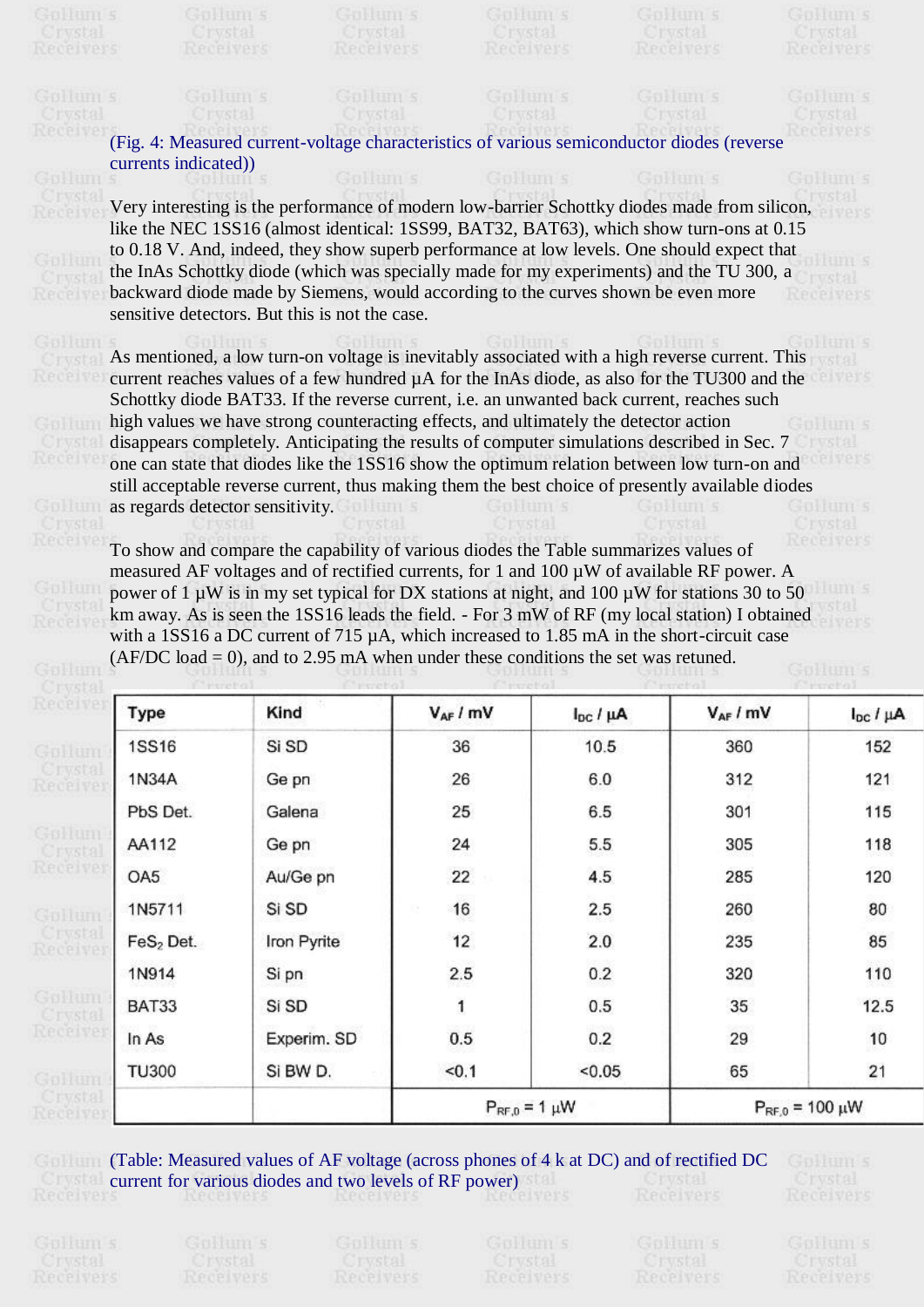Sometimes a DC bias from a battery is applied for shifting the operating point of the diode closer to the turn-on voltage and so improving the detection efficiency. By this method the AF voltage obtained can be increased, for example when using the 1N5711 and the 1N914 at low RF levels. The 1SS16 group of diodes, however, hardly gains from a DC bias. Only at RF powers below about 200 nW I was able to measure a certain rise in AF voltage. At the lowest detectable RF level of 50 nW (Sec. 1), the AF voltage increased by 20 percent (i.e. power by 45 percent) when the optimum bias was applied. But this effect was measurable only, being still too small to be noticed by the ear.

*Note added in Jan. 2002: Backward diodes (BWD), like the TU300, are good detectors at extremely low RF signal levels, below about 1 nW with associated voltages of only a few mV. This is due to the relatively sharp bend in the BWD characteristic at zero volts. The generated AF signal is, however, too small for operating phones directly and calls for an AF amplifier. Then stations can be copied which are not heard when in such a set-up with AF amplifier a "normal" sensitive diode, like the 1SS16, is used instead of the BWD.* 

**5. RF Diode Resistances and RF Matching**

For achieving best performance it is required to RF match the diode to the tuned circuit. The dynamic resistance of the diode depends on the amplitude of the RF voltage applied to it, and on the kind of AF load impedance. We have been also the contract of the contract of the contract of  $\alpha$ 

In AM tube radios the detector diode operates at a high level (linear detection) and has a load consisting of a large (ohmic) resistor shunted by a small capacitor. Calculations show that in this case the RF diode resistance, as presented to the tuned circuit, is roughly half of the ohmic load resistance. In a crystal set the calculation is somewhat more complicated since there the RF voltage on the diode is generally lower and the diode load is more complex (see equivalent circuit of phones in Fig. 2). Hence I preferred to measure the RF diode resistance<br>RD. The measurements were carried out under actual working conditions using a signal **R**D. The measurements were carried out under actual working conditions using a signal generator. Figs. 5(a) and (b) show the results obtained for high-impedance phones with 4 k ohms DC resistance and for low-impedance ones with 120 ohms, respectively. The RF frequency used in these measurements was 1000 kHz, the modulation frequency 1 kHz with a maghiation feature of 0.4 (given by the giangle generator). First, 5 give the measured diade modulation factor of 0.4 (given by the signal generator). Figs. 5 give the measured diode resistances, as a function of the RF power applied, for an 1SS16 (also some in parallel), a silicon p-n diode 1N914, and for natural galena as well as carborundum (silicon carbide; SiC) crystals. The diode circuit was in turn connected to the various taps on the coil **L**2 .When the RF voltage measured across the tuned circuit dropped by a factor of radicle (2)=1.41 compared to its value without diode, matching was achieved. Then the RF diode resistance equalled the RF resistance of the tuned circuit at the tap point. To avoid an error one must readjust the coupling to the antenna when the diode is connected to the first found (V/1.4) tap point and then repeat the search for the now somewhat altered (V/1.4) tap. A second iteration further improves the result, but not much.

As in principle to be expected from the characteristics, the diode resistances vary rather widely, from some 100 ohms to some 10 k ohms, with lower values obtained when the DC resistance of the phones is low. The galena detector shows values only moderately higher than those of a single 1SS16. The silicon diode 1N914 presents high values due to its high turn-on, which even more applies to carborundum.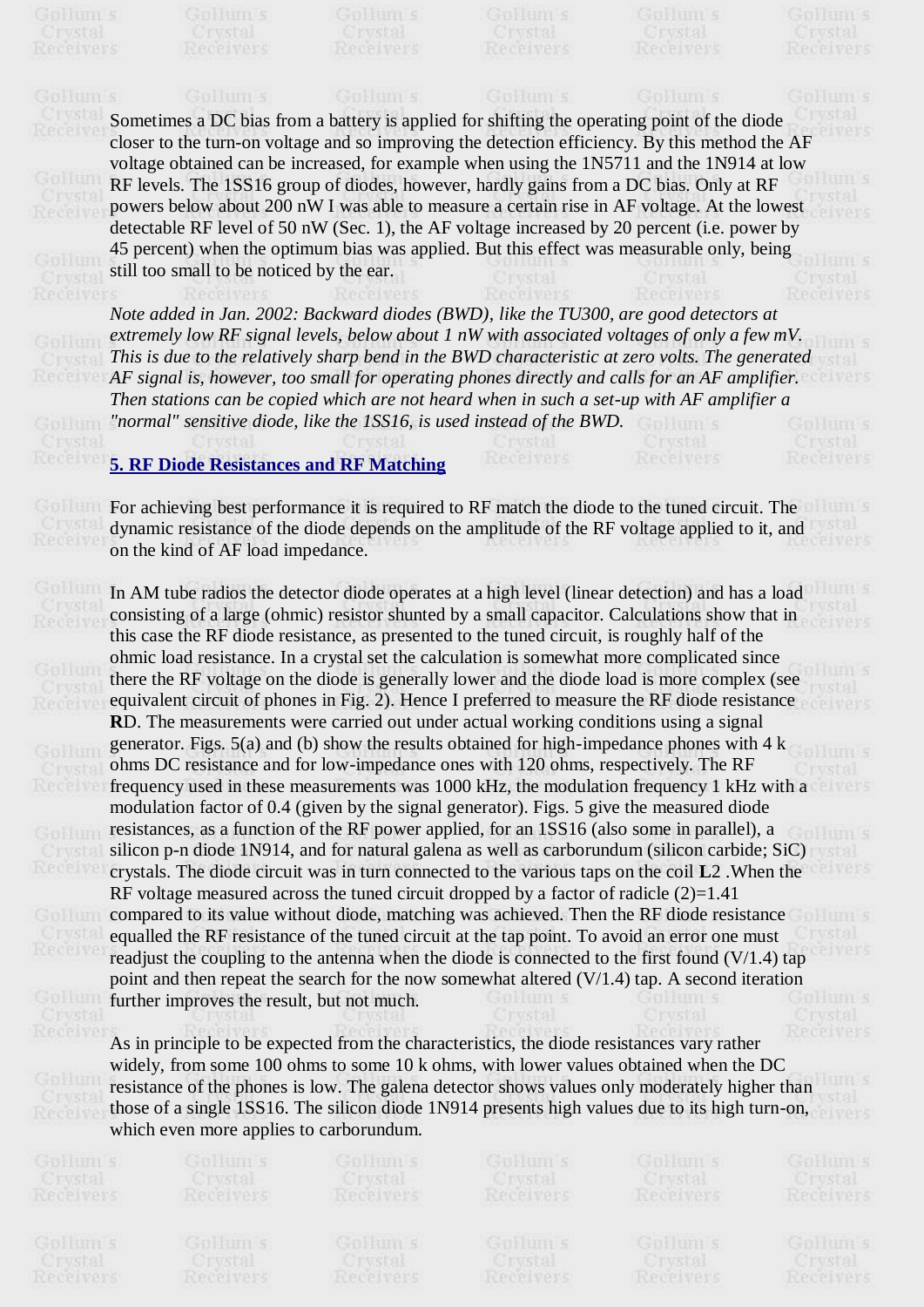

(Fig. 5:Measured RF diode resistances versus available RF power: (a) for high-impedance phones (4 k ohms at DC), (b) for low-impedance phones (120 ohms at DC)

The data obtained then indicate that the optimum tap position on coil **L**2 (for matching) depends on the diode type, the strength of the received station, and on the DC resistance of the phones. The larger the value of the diode resistance is, the higher must the tap position be up the coil. Sometimes it was suggested in the literature to have a fixed tap at a point of about 1/4 to 1/3 of the windings counting from the earth point. In the present case the tuned circuit has a resistance of approximately 6 k at the 1/3 tap point. As Fig. 5a shows, this indeed is a rather good choice for a galena detector when high-impedance phones are used and weak stations received. Impedance matching requires that the reactances of source and load cancel out. But in our case the resistance of the tuned circuit has no reactive part at resonance, and the reactance of the diode, caused mainly by the diode junction capacitance of at most a few pF, can be neglected.

Connected to a particular tap, the diode resistance is (auto-)transformed up and appears in parallel to the resonance resistance of the tuned circuit. This means that not all of the available RF power reaches the diode since a reasonable fraction of it is dissipated in the resistance of<br>the tuned circuit. In order to really transfer the maximum of power from the antenna to the the tuned circuit. In order to really transfer the maximum of power from the antenna to the diode branch, the diode (of generally low resistance compared to that of the tuned circuit) should be connected untapped to the top of the coil **L**2. This, however, strongly reduces the

selectivity of the set and requires a readjustment of the coupling of the tuned circuit to the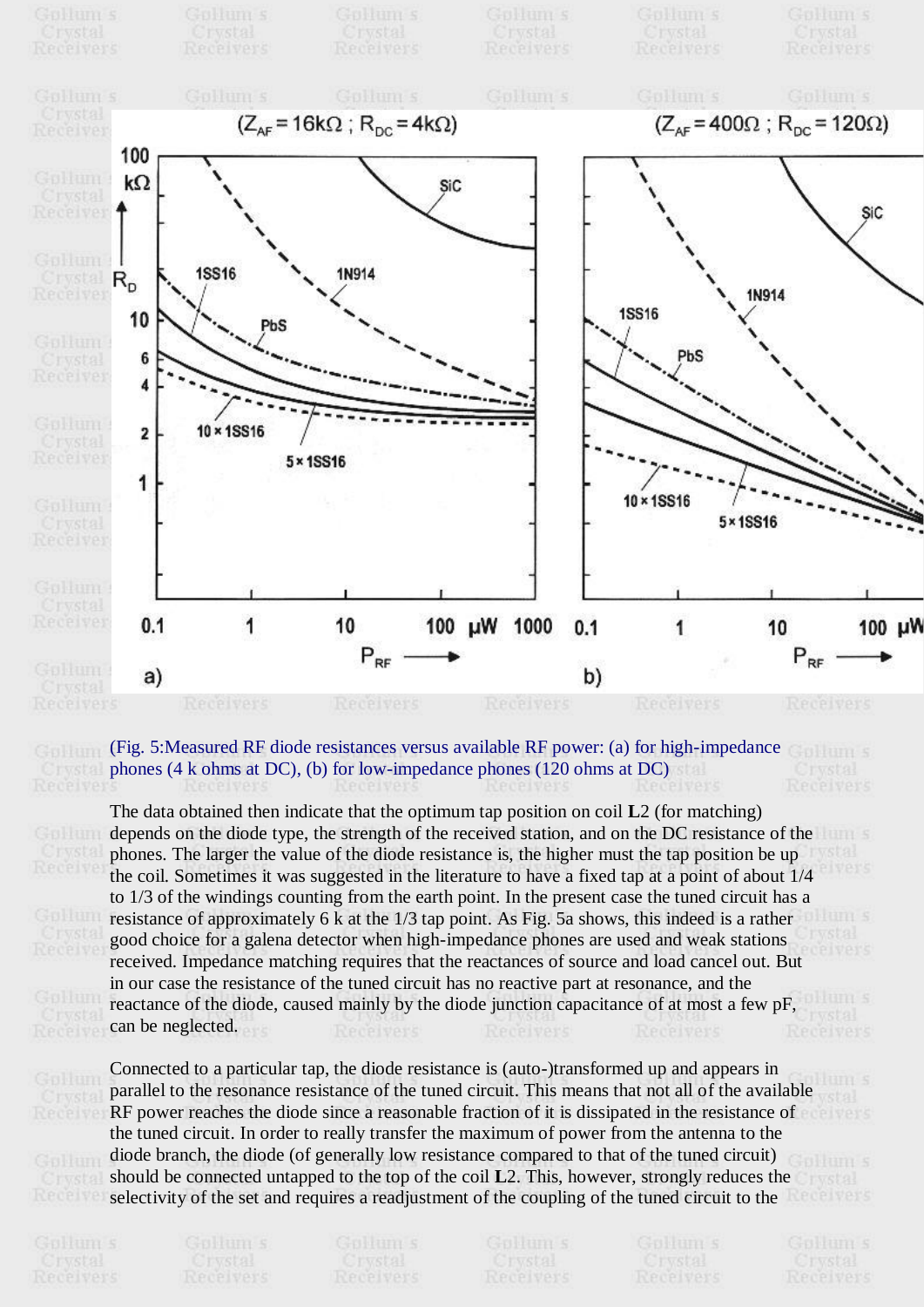antenna. With high incident high RF power (and/or low impedance of the phones) the tuned circuit can, under these conditions, become loaded to such an extend that variations of the

capacitor **C**2 have no tuning effect any longer, which means that **C**2 is obsolete and can be omitted. The diode circuit is then aperiodically coupled to the (tuned) antenna circuit, while the coil L2 merely acts as the secondary winding of the transformer which matches the diode<br>to the antanna to the antenna.

## **6. AF Matching**

If a crystal ear phone is used or the diode detector is followed by an amplifier (generally of high input impedance) one has to design for maximum voltage at the detector output. Here, we rather have to deliver a maximum of *power* to the phones. Hence the impedance of the phones (or the speaker) as the AF load should have such a value that a maximum of AF power is transferred to it. The AF source resistance **R**G is at low RF levels (square-law detection) approximately given by the reciprocal of the slope of the diode characteristic at the operating point. At higher RF levels (linear peak detection) it is determined by the current spikes flowing through the diode. In so far, **RG** nearly equals the diode resistances as shown in Figs. 5. The tuned circuit presents an AF short.

I determined the equivalent circuit of a pair of high-impedance Telefunken phones (4 k ohms at DC) at 1 kHz by using a measuring bridge and obtained the quantities given in Fig. 2. **R**EA is caused by the electro-acoustical transducing process. The AF source has to provide the real power for **R**EA as well as, necessarily, for the DC coil resistance, and foremost the reactive power for the phone coils (2.5 H) that are to move the membranes. In order to obtain the maximum of power transfer the magnitude (amount) of the overall phones´ impedance **Z**AF ( 16 k ohms for my phones) must match the AF source. Again I preferred to experimentally find the optimum AF load: I connected in turn 14 phones and speakers of different impedance to the set, partly connecting two of them in series or parallel, which in total provided 20 load impedance values between 80 ohms and 75 k ohms in magnitude. From the AF voltage measured across these load impedances I determined the AF power. The coupling to the RF signal generator was readjusted to retain RF matching each time the AF load was changed. Fig. 6 shows the obtained results when using a) a diode 1SS16 at low RF power (1  $\mu$ W) and b) with a 1N914 at higher power (1 mW). The optimum AF load impedance turned out to be, resp., 1.2 and 3 k ohms. In order to simplify matters the diode was in this experiment fixed to the 1/3 tap at the tuned circuit. This meant a compromise as regards match-ing and generally did not produce quite the maximum of achievable AF power. The dashed curves of higher AF power in Fig. 6 were obtained when the diode was connected to the top of the tuning coil (as

| GBHUH S          | GBHUH S          | GBHUILS          | GBHUILS   | GBHUILS   | GBHUH S          |
|------------------|------------------|------------------|-----------|-----------|------------------|
| Crystal          | Crystal          | Crystal          | Crysta    | Crystal   | Crystal          |
| Receivers        | Receivers        | Receivers        | Receivers | Receivers | Receivers        |
| GBHHITH S        | GBHUILS          | Goldum s         | Goldum s  | Gulaum s  | GBHUILS          |
| Crystal          | Crystal          | Crystal          | Crystal   | Crystal   | Crystal          |
| <b>Nece vers</b> | Receivers        | Receivers        | Receivers | Receivers | Receivers        |
| GB-HITH S        | GBHUILS          | Goldum s         | Goldum s  | Gulaum s  | Goldum s         |
| Crystal          | Crystal          | Crystal          | Crystal   | Crystal   | Crystal          |
| <b>Nece vers</b> | Receivers        | Receivers        | Receivers | Receivers | Receivers        |
| GB-HITH S        | GBHUILS          | GBHUILS          | Goldum s  | Gulaum s  | GBHUILS          |
| Crystal          | Crystal          | Crystal          | Crystal   | Crystal   | Crystal          |
| Receivers        | Receivers        | Receivers        | Receivers | Receivers | Receivers        |
| Gulaum s         | Goldum s         | GpHum s          | Goldum s  | Goldum s  | GBHUILS          |
| Crystal          | Crystal          | <b>Crysta</b>    | Crystal   | Crystal   | Crystal          |
| Receivers        | <b>Nece vers</b> | <b>Nece vers</b> | Receivers | Receivers | <b>Nece vers</b> |
|                  |                  |                  |           |           |                  |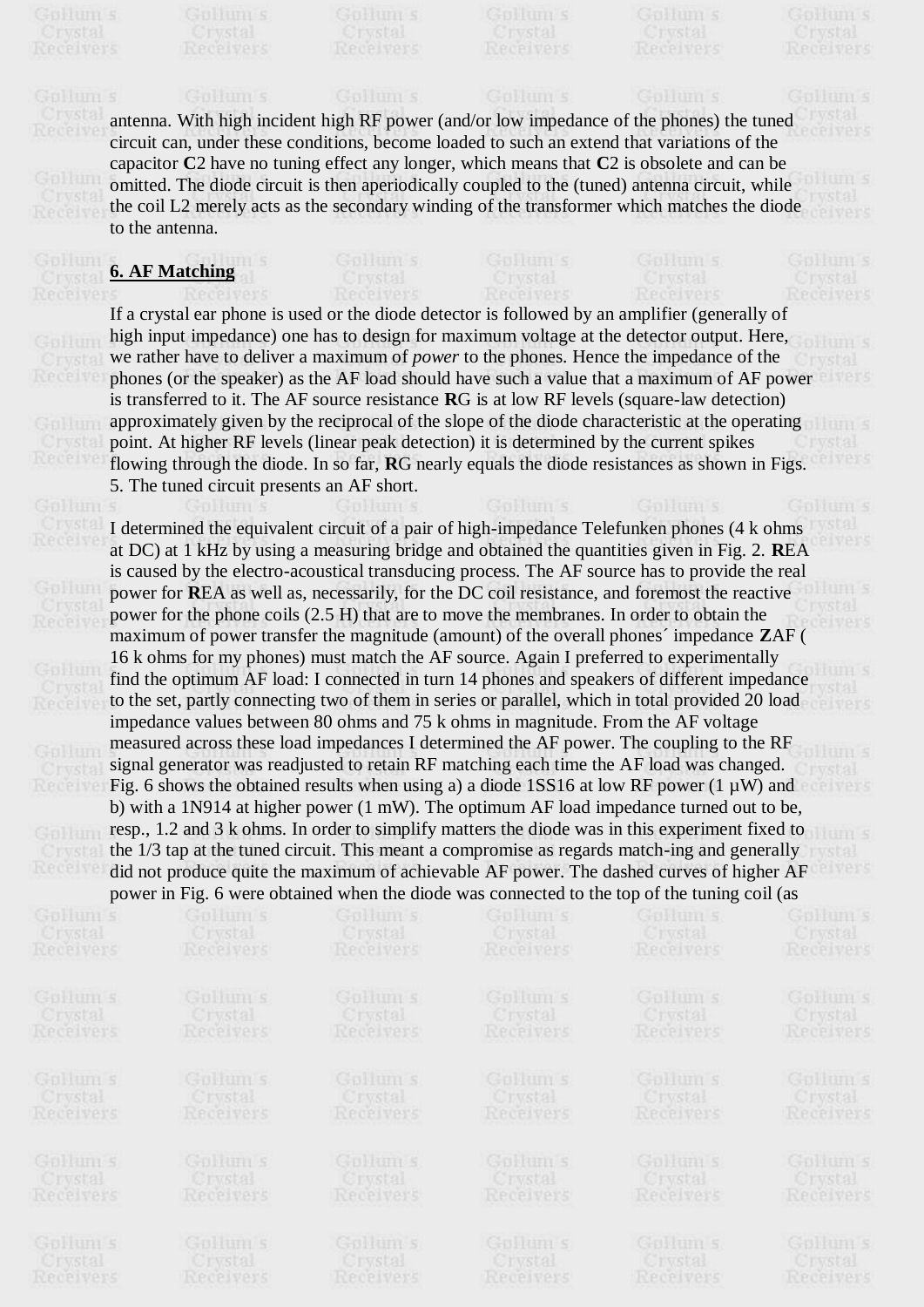

## (Fig. 6: measured AF power versus AF load impedance.)

In order to present my measurement results in a more general form, Fig. 7 shows the AF power obtained as a function of the AF impedance now divided by the respective occurring source (= diode) resistance. The curves indicate that the maximum is reached when **Z**AF has a value of 50 to 70 percent of the diode resistance. The simplifications introduced above, like choosing the fixed 1/3 tap, are probably the reason for not reaching a higher percentage. But we can say to be roughly correct with our predictions. - Sometimes it is suggested to match just available phones (speaker) to the diode by using a suitable transformer. I found this only helpful if the mismatch was extremely high. In the other cases the winding and iron losses of the transformer, as well as the inductive shunt, tend to dissipate more AF power than is gained by providing the right transformation ratio. One also has to consider that the human ear cannot register small changes in acoustical power. Alterations like those shown above the dashed line in Fig. 7 will hardly be noticed by the ear. Thus, it seems that the exact value of the AF load impedance is not of paramount importance as regards noticeable output power. But the general principle holds that a number of small improvements in matching, each of which will not produce any audible effect for itself, might in sum indeed be noticed by the ear.

So it turns out as an interesting and important feature that a high-impedance AF load, which is associated with a high DC resistance, will produce a high diode resistance (= AF source resistance), and vice versa. This means that the circuit has a self-optimizing tendency towards the matched condition. Regarding RF selectivity of the set, as another important quantity, a high AF impedance - leading to a high diode resistance - is of advantage. But the influence of the AF impedance in this respect is not particularly pronounced. I measured an increase in - 3db RF bandwidth by a factor of 2.5 when the AF load was decreased from 100 k ohms. At 720 kHz (local station) this bandwidth was 20 kHz in my set, which yields a total loaded Q

|                                          | factor of 36 - leaving room for improvement (see Secs. $2 \& 3$ ). | <b>TWSFAL</b>                            | <br><b>TWSFAL</b>                       |                                         |                                        |
|------------------------------------------|--------------------------------------------------------------------|------------------------------------------|-----------------------------------------|-----------------------------------------|----------------------------------------|
| Lece vers                                | <b>Necessers</b>                                                   | <b>Necesvers</b>                         | <b>Neceivers</b>                        | Receivers                               | Receivers                              |
| Spettmes<br><b>CINSTAL</b><br>Lecel Vers | Goldum s<br><b>TWSFAL</b><br>Receivers                             | Goldum s<br><b>Citystal</b><br>Receivers | Goldum s<br><b>CINSTAL</b><br>Receivers | Gullum s<br><b>CINSTAL</b><br>Receivers | Gullum s<br><b>TWSFAL</b><br>Receivers |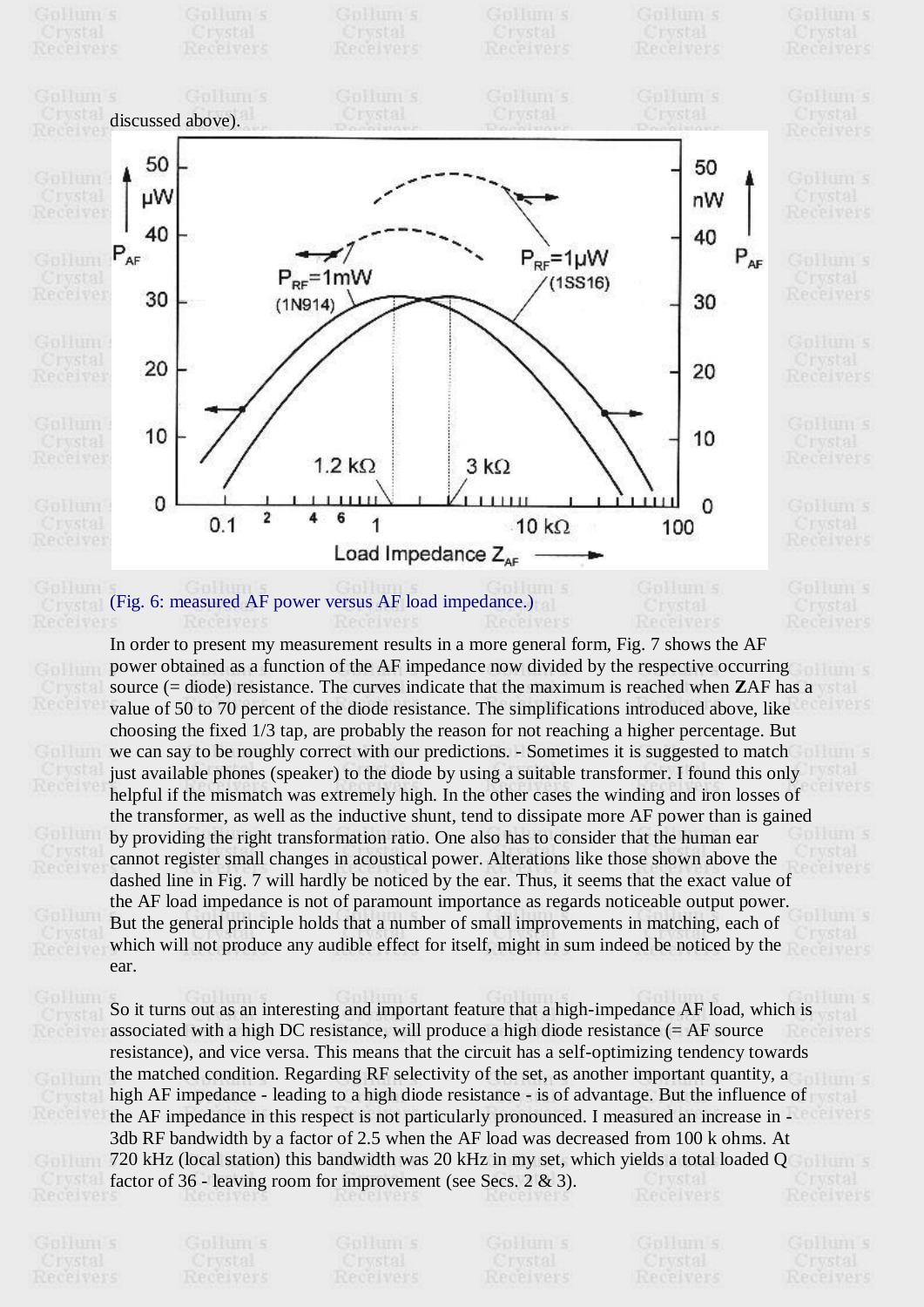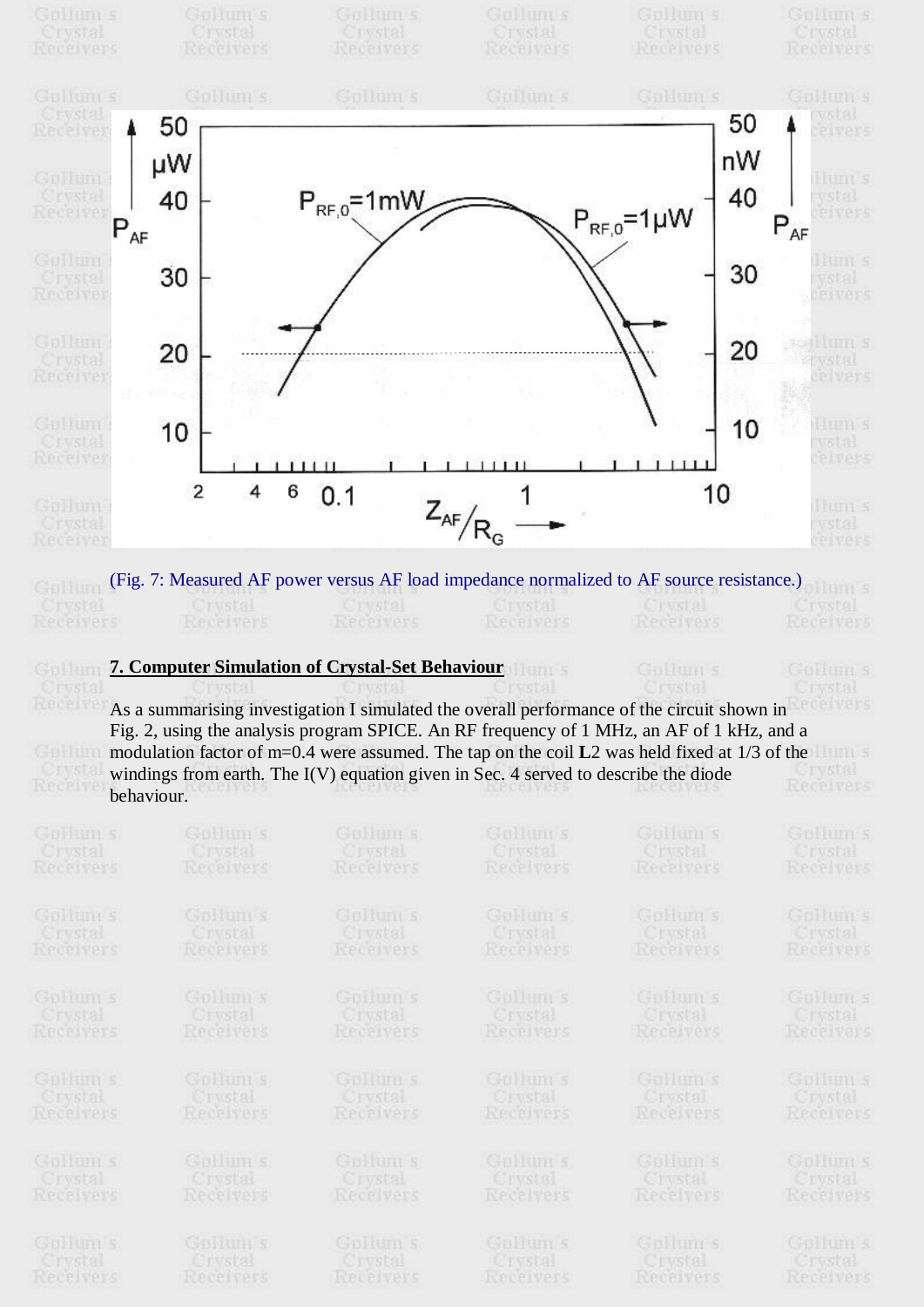

(Fig. 8: Simulated AF voltage across high impedance phones reverse saturation current of diode with available RF power as parameter (m=0.4). Measured values for various diodes included.)

The simulation results are presented in Fig. 8, which shows the AF voltage **V**AF AF obtained across phones of 16 k ohms AF impedance (4 k ohms DC) as a function of the diode reverse saturation current **I**R,O. Parameter is the available RF power at the tuned circuit, ranging from 10 nW (lowest sensible level; see Sec. 1) to 1 mW (about local-station level). Measured values pertaining to various diodes are entered for comparison. These measurement values lie in part slightly below, partly somewhat above the simulated curves, but agree in general. In practical diodes, particularly Schottky diodes, the effective reverse current increases noticeably with reverse voltage (i.e. with increased RF power). This had to be considered when inserting the measured values in Fig. 8, and accounts for the slight bending of the vertical lines to the right. The dotted curve in Fig. 8 shows the simulated DC voltage across the phones for 1 µW of RF power.

The simulated curves for **V**AF drop at the right side for diodes with high **I**R,O because of the adverse effect of reverse current as mentioned in Sec. 4. The decrease at the left of Fig. 8 for low RF powers results from the high turn-on voltage shown by diodes having a low **I**R,O. In these cases the associated smaller RF voltages increasingly fail to reach the turn-on of the diodes. The curves make clear how important it is to choose a diode which has the right value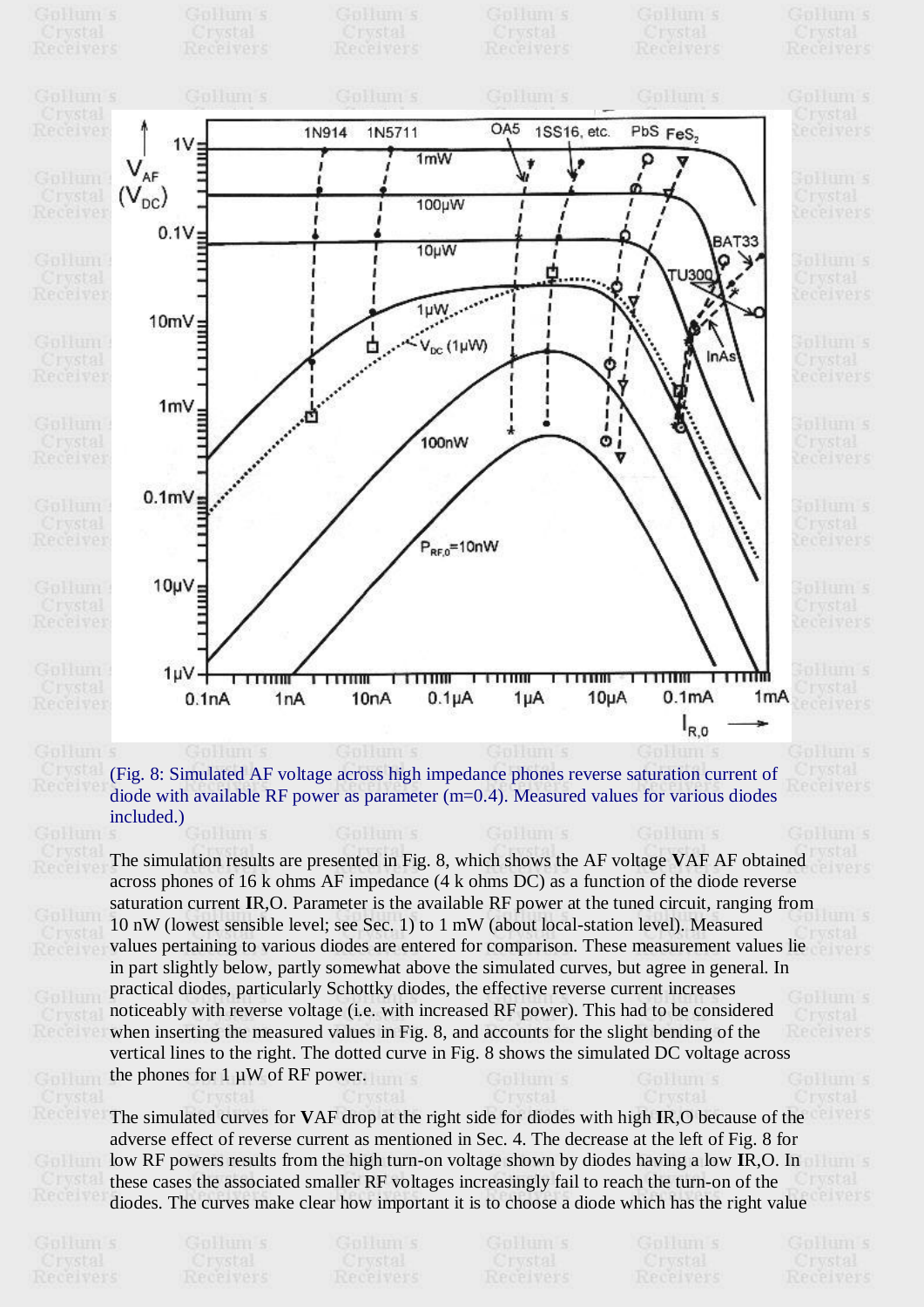of reverse current. A definite maximum in sensitivity, especially pronounced at low RF powers, is found for diodes having a reverse saturation current of a few µA. Particularly the

1SS16 diode class is in this range, but also the OA5 and 1N34 perform not too badly, and good specimen of galena (PbS) crystals behave still satisfactorily. Hence this result is quite in agreement with what we already have found in Sec. 4. - When the AF voltages in Fig. 8 are used for calculating the AF power, the AF/RF detection efficiency can be worked out. It is found that the efficiency drops drastically for low RF levels, with one per mille being reached at 10 nW of RF. This agrees with the observations described in Sec. 1.

In the simulation the reverse breakdown voltage, at which in practical diodes the current starts to rise rapidly, was not included. For 1 mW, the highest RF power considered, the diode resistances have dropped to around 3 k ohms (Fig. 5a), calling for a low tap position on the coil. There the RF voltage is relatively low. My local station, with 3 mW of RF, produces 2.4 V (i.e. a peak-to-peak value of 6.7 V) at the required tap point, so that the negative peak only just reaches the breakdown voltage of -6 V for a 1SS16. In consequence, reverse breakdown seems not to be a particular limiting factor, even if the voltage across the tuned circuit might be somewhat higher in case there is a better Q factor. Assuming a constant available RF power, the RF voltage is proportional to the square root of the Q (resonance resistance). The low-barrier silicon Schottky diodes, which show a reverse breakdown in the range of -5 to -8 V, are thus well suited for use from the lowest to the highest levels of RF power generally occurring in crystal sets.

## **8. Some Remarks on Series-Tuned Circuits**

Historically the first crystal sets, in the pre-broadcasting days, were of the kind shown in Fig. 9a. There the values of **L**1 and **C**2 pertain to my particular antenna/earth situation. For maximum power transfer in the circuit of Fig. 9a the combination of crystal plus load in parallel should match the impedance of the antenna source. In the latter the earth resistance represents the main resistive part which in the then primarily commercial stations had values of only 10 to 50 ohms. On the other hand, the crystal-diode resistances were around a few k ohms so that a considerable mismatch existed. For this reason one soon changed to the arrangement of Fig. 9b with diode and load now in series, and with the possibility to match the diode branch to the antenna by choosing the right tap on the coil **L**1. To increase the selectivity of the set a second tuned circuit was eventually introduced, as e.g. shown by Fig. 2.

| <b>SEPTHERES</b> |           | <b>SEPTHOLICS</b> | <b>ASSESSMENT ST</b> | <b>STRIPLIERS</b> | <b>CONTRACTOR</b> |
|------------------|-----------|-------------------|----------------------|-------------------|-------------------|
| Crystal          | Crystal   | Crystal           | Crystal              | Crystal           | Crystal           |
| Receivers        | Receivers | Receivers         | Receivers            | Receivers         | Neceivers         |
| GUHUILS          | GBHUILS   | Gullum s          | Goldum s             | Gullum s          | GBHUILS           |
| Crystal          | Crystal   | Crystal           | Crystal              | Crystal           | Crystal           |
| <b>Receivers</b> | Receivers | Receivers         | Receivers            | Receivers         | Receivers         |
| GBHUILS          | GBHUILS   | Gullum s          | Goldum s             | Goldum s          | Goldum s          |
| Crystal          | Crystal   | Crystal           | Crystal              | Crystal           | Crystal           |
| Receivers        | Receivers | Receivers         | Receivers            | Receivers         | Receivers         |
| Gullum s         | Goldung s | Goldum s          | Gphum s              | Gulum s           | Gallum s          |
| Crystal          | Crystal   | Crystal           | Crystal              | Crystal           | Crystal           |
| Receivers        | Receivers | Receivers         | Receivers            | Receivers         | Receivers         |
| Gullum s         | Goldum s  | Gullum s          | Goldum s             | Gullum s          | Goldum s          |
| Crystal          | Crystal   | Crystal           | Crystal              | Crystal           | Crystal           |
| Receivers        | Receivers | Receivers         | Receivers            | Receivers         | Receivers         |
| Gullum s         | Goldum s  | Goldum s          | Gpluum s             | Goldum s          | Goldum s          |
| Crystal          | Crystal   | Crystal           | Crystal              | Crystal           | Crystal           |
| Receivers        | Receivers | Receivers         | Receivers            | Receivers         | Receivers         |
|                  |           |                   |                      |                   |                   |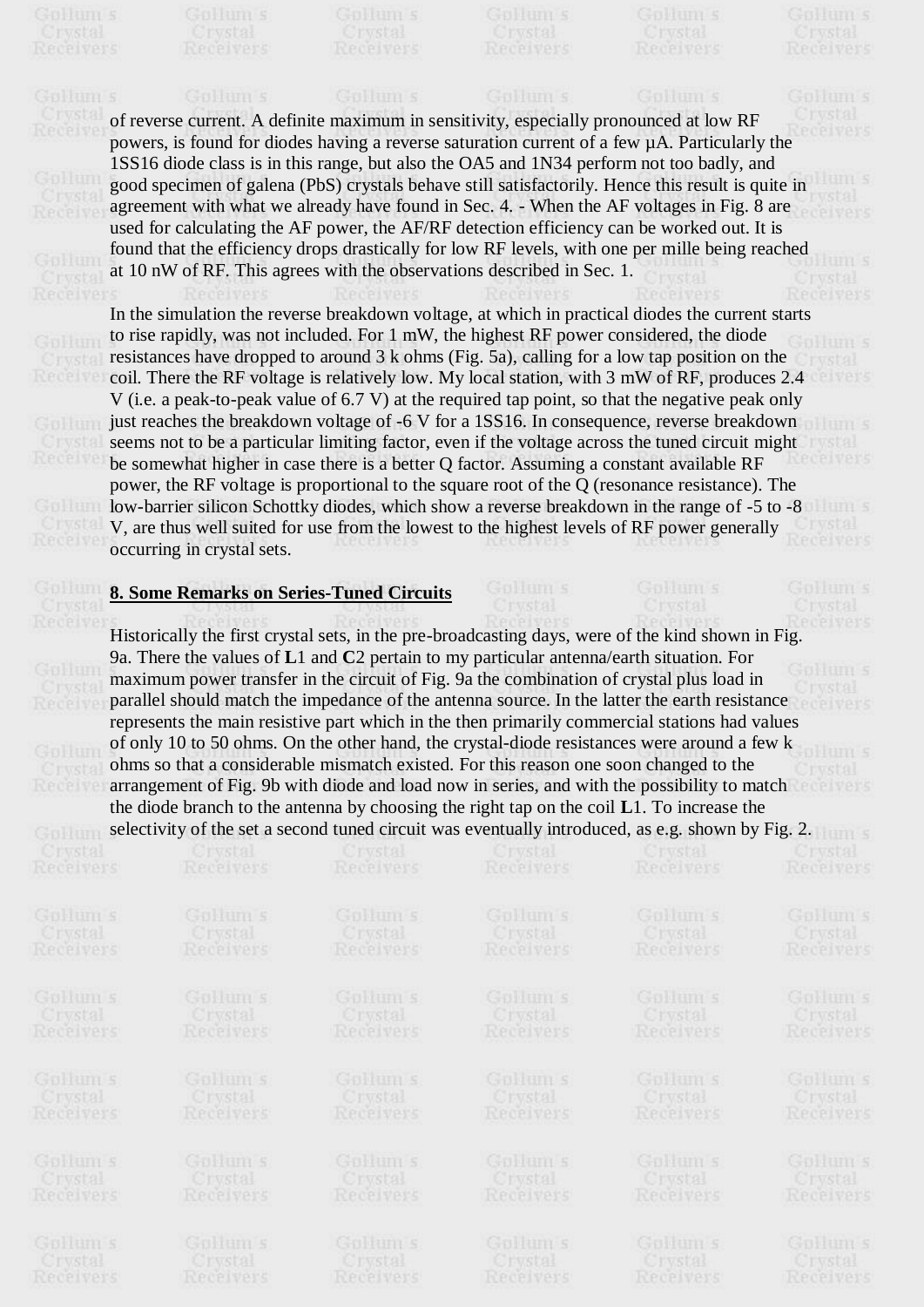

inductance (preferably tapped), c) Diode in separate series-tuned circuit, coupled to the series-

(Fig 9: Series-tuned circuits: a) Diode directly in tuned antenna circuit, b) Diode across tuning

Using modern low turn-on diodes (1SS16 etc., Sec. 4) and having in general a higher earth resistance than in commercial stations, the circuit of Fig. 9a is however quite effective. Possibly paralleling of diodes is of advantage, depending on the actual source and load resistances. With two 1SS16 and employing a moving-coil speaker via a suitable transformer as the load I obtained an AF power of 180 µW from my local station. With ten 1SS16 and two moving coils of 16- ohms speakers in series as load, the obtained AF power of 210  $\mu$ W approached the maximum possible after Sec. 1. Ideally the diode resistance should, in my case, about equal the 210 ohms of the antenna source (Fig. 1). Reverse diode current is not harmful, nor a possibly low reverse breakdown voltage. We have here a "current-controlled" case where voltages across the diode remain low with associated high currents, a few tens of a<br>mV and some mA when I used the ten diodes. In contrast, voltage control is upon or loss mV and some mA when I used the ten diodes. In contrast, voltage control is - more or less experienced when parallel-tuned circuits are employed where high(er) voltages and low(er) currents exist. A set according to Fig. 9a, then, is a most simple hook-up for effectively receiving the nearest station. Substantially higher selectivity, approaching that of the set of Fig. 2, is offered by the arrangement with two series-tuned circuits shown in Fig. 9c. Since there any resistance (loss) in the circuit made up by **L**2 and **C**2 should be kept low for achieving a high Q factor, the diode(s) - preferably paralleled again - and the phones/speaker should be of low impedance. The RF choke might help to improve performance. The diodes found in the left of Fig. 4, particularly the backward diode TU300 (which is of little use on found in the left of Fig. 4, particularly the backward diode 1 U300 (which is of little use on parallel-tuned circuits), operate excellently in the arrangement of Fig. 9c. Modern 8/16- ohms headphones or, for stronger stations, directly the moving coil of a speaker are effective AF loads. - Backward diodes, being scarce these days, are tunnel diodes which have the typical current hump reduced to a flat region at about 200  $\mu$ A height. The I(V) curve of the TU300 shown in Fig. 4 has in reality reversed polarity. For reasons of comparison with the other shown in Fig. 4 has in reality reversed polarity. For reasons of comparison with the other diodes the polarity was changed in the graph. Other BWD types are: AEY17 /29, 1N3539

/3543, TU1B.

tuned antenna/earth circuit.)